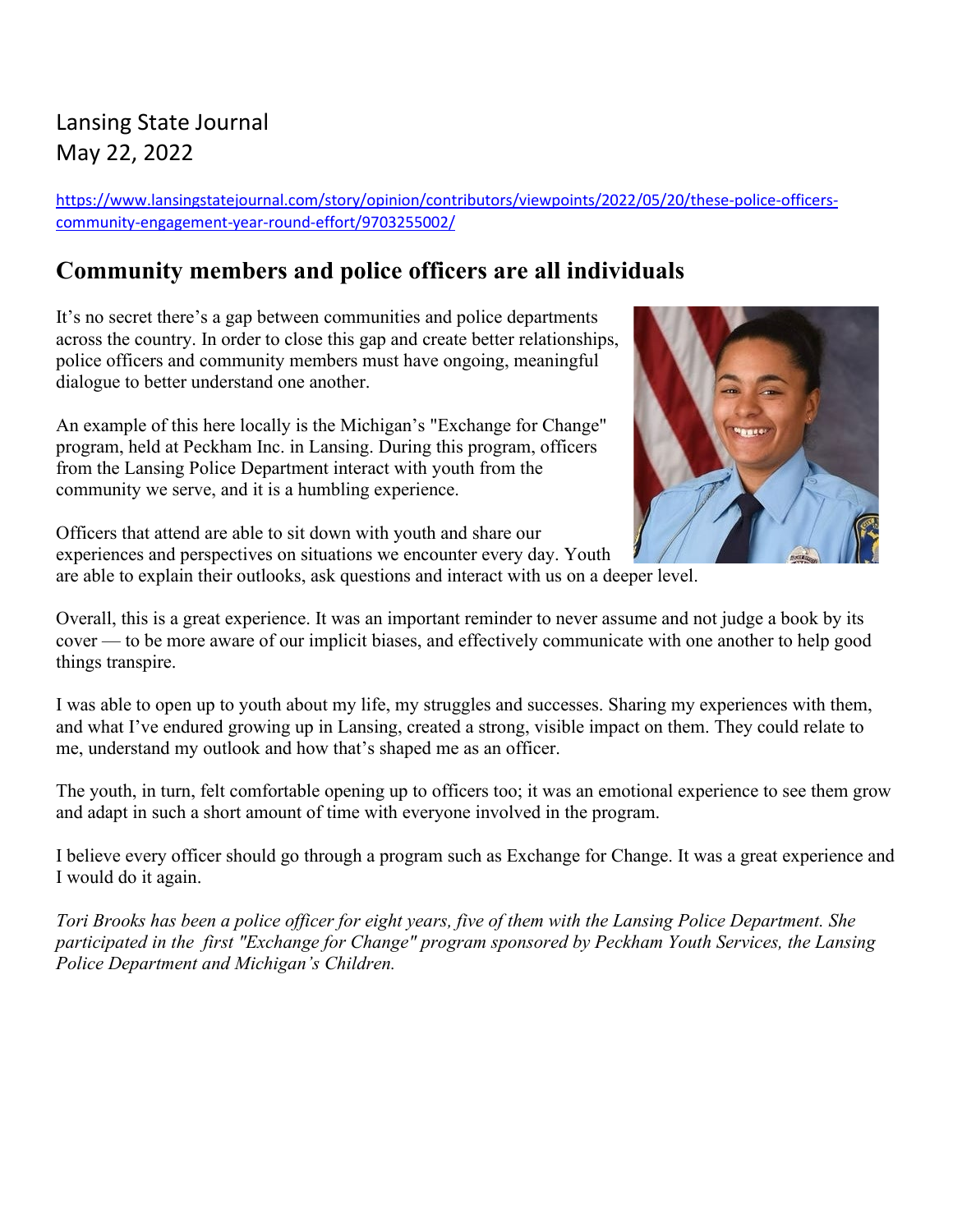### **We are all responsible for bridging the gap between youth and police**

Growing up in Lansing, my view of police officers was actually not good at all. I've been to jail, did 28 months in prison and spent time at Ingham Academy. I always thought cops were out to get me, and I had encounters where they dragged me across the floor, slamming me around. As I got older, I've realized it's not always the cops who are causing the problems.

The time I spent recently in "Exchange for Change" — with a group of Lansing police officers and local youth — was a big release for me. In my 23 years in Lansing, I had not encountered a program like this. By being part of something like this, I felt the officers trying to understand the youth. For them to take the time out of their day and invest in us, it helps a lot. Even though there's a lot of stuff going on with cops killing people, I just want people to know there are good cops out there.

Over three months, we met and brainstormed ways to promote positive police and youth interactions — to prevent brutality and trauma, while building on individual rights and trust. For me, I want to continue to be mature and respectful, so that I can help people around me and help bring peace to Lansing. I want to reach out to other youth, speaking with knowledge and wisdom.

From police, I want them to understand that we are all human. I know they have a big role to play in life, and that being a cop is like being a target. I know now they are dealing with a lot of stress, anxiety and fear. But what I want is for all of them to act carefully with the power they have and not abuse it. We've got to step back and look at the people that are hurting out there.

People these days are going through a lot of trauma, mentally. We have to come together with love and peace in mind. And if someone is acting up, and the cops know their past, they have to handle the situation without using gun violence.

*Eric Humes participated in the first "Exchange for Change" program sponsored by Peckham Youth Services, the Lansing Police Department and Michigan's Children.*

#### **Being vulnerable, shared perspectives help us through the trauma**

As police officers, it is important for us to maintain a healthy relationship with the community we serve. It is crucial for the community to have trust and comfort with their police department. Trust and comfort can be established by having productive dialogue between the department and the community.

An example of this is the Michigan's Children and Peckham Youth Services' "Exchange for Change" program, where Lansing police officers are presented with a unique opportunity to have a healthy dialogue with youth from our community. This program was extremely beneficial for youth and officers.

I personally thought it was an excellent opportunity to be vulnerable with youth

and share our perspective with them. Officers were also able to gain a perspective from the youths' view of police officers. The program was an important reminder that not only police officers go through a lot of trauma



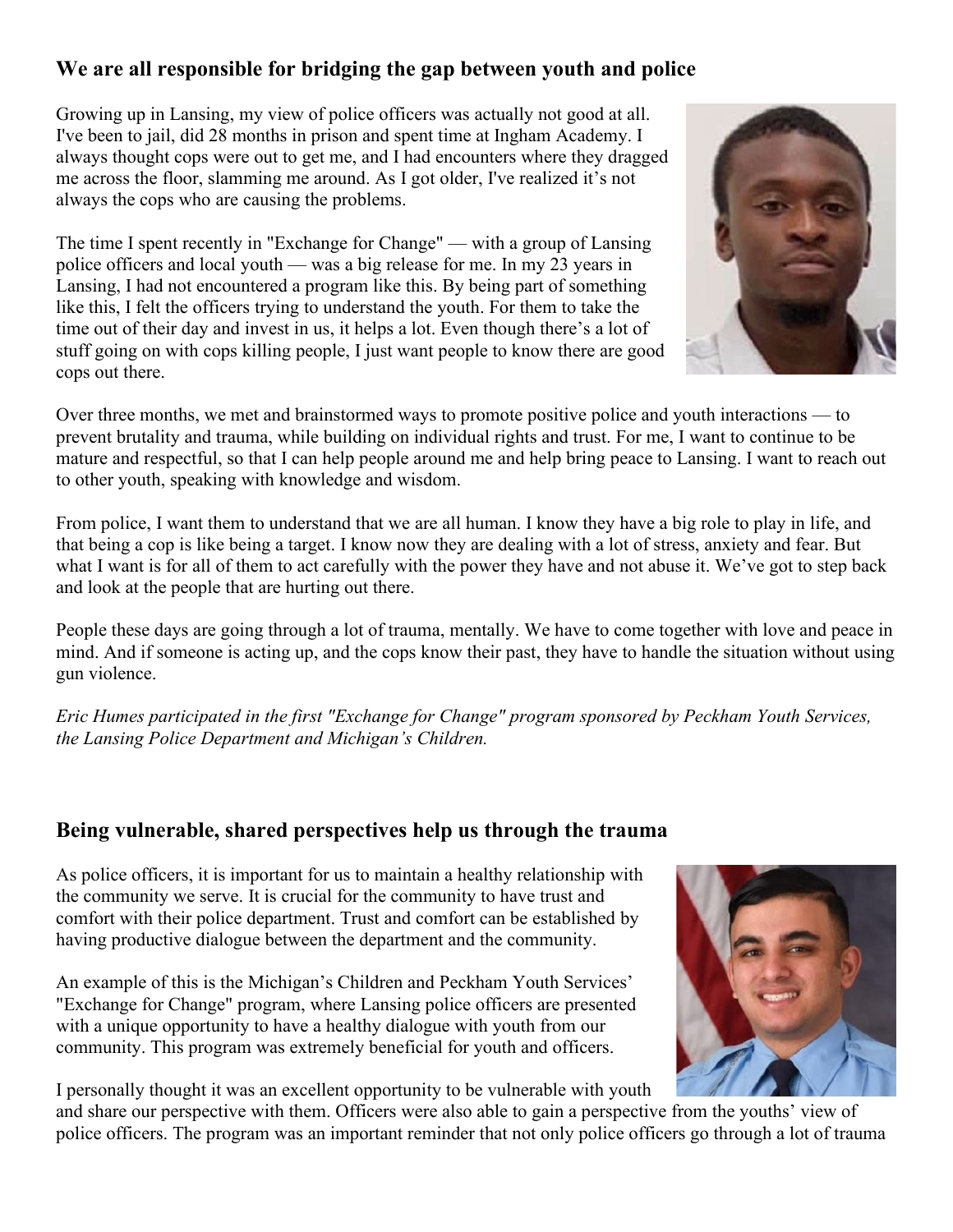but many youths that we come across during our jobs are either experiencing or have experienced a traumatic event.

Some things that I learned during this program are the importance of effective communication and having patience while dealing with our youth. Youth were also given tips on certain procedural things that the police officers must do while responding to incidents.

Often times, officers have to react to the information that is provided to them through dispatch. We came to an agreement that the information provided to dispatch by 911 callers is not always accurate. Therefore, it is important to slow things down and communicate through the situation at hand.

At the end of the third session, officers and youth had built a unique and special bond. I got to experience this bond first-hand. Several weeks after the session, I was on patrol in my assigned area when one of the youth from the program approached my police vehicle and had a casual conversation with me. This was really humbling for me because I had dealt with this youth before the program started, and he would not have come up to me to have a conversation. It is safe to say that this youth had begun to trust us and the Exchange for Change program had assured this youth that not all police officers are bad, and that we genuinely want the best for our community.

*Sagar "Sam" Kandel is a community policing officer and three-year veteran of the Lansing Police Department. He participated in the first "Exchange for Change" program sponsored by Peckham Youth Services, the Lansing Police Department and Michigan's Children.*

#### **Having uncomfortable conversations with police officers is a start**

I first got involved with the court system due to truancy. I ended up getting sent to Ingham Academy, where my life did a 360. My life started over again there. I had a support system like nothing I had before. I ended up going from failing grades to honor roll, and from being told I wouldn't make it to being told I was set up to be successful.

Other than truancy, I never really got in trouble with the law. I stayed to myself most of the time, especially when I was on probation. So, my interactions with police officers were always great interactions. But, when you see social media and what's going on in the world with police brutality and racism, it makes you scared no matter your race.



When I was offered the opportunity to be a part of the "Exchange for

Change" program, I didn't think I was a good fit at first due to the fact I am a white Hispanic, but I took the opportunity to sit down with four Lansing police officers and have an uncomfortable conversation that most choose not to have.

I was accompanied by four other students who individually had their own interactions with police officers, some far worse than my own. Initially going in, I thought the officers would be stuck up, closed-minded and would try to lead the conversations — they were the total opposite. I felt like they took the conversation very seriously, listened to our opinions and tried their best to answer all the uncomfortable questions we threw at them.